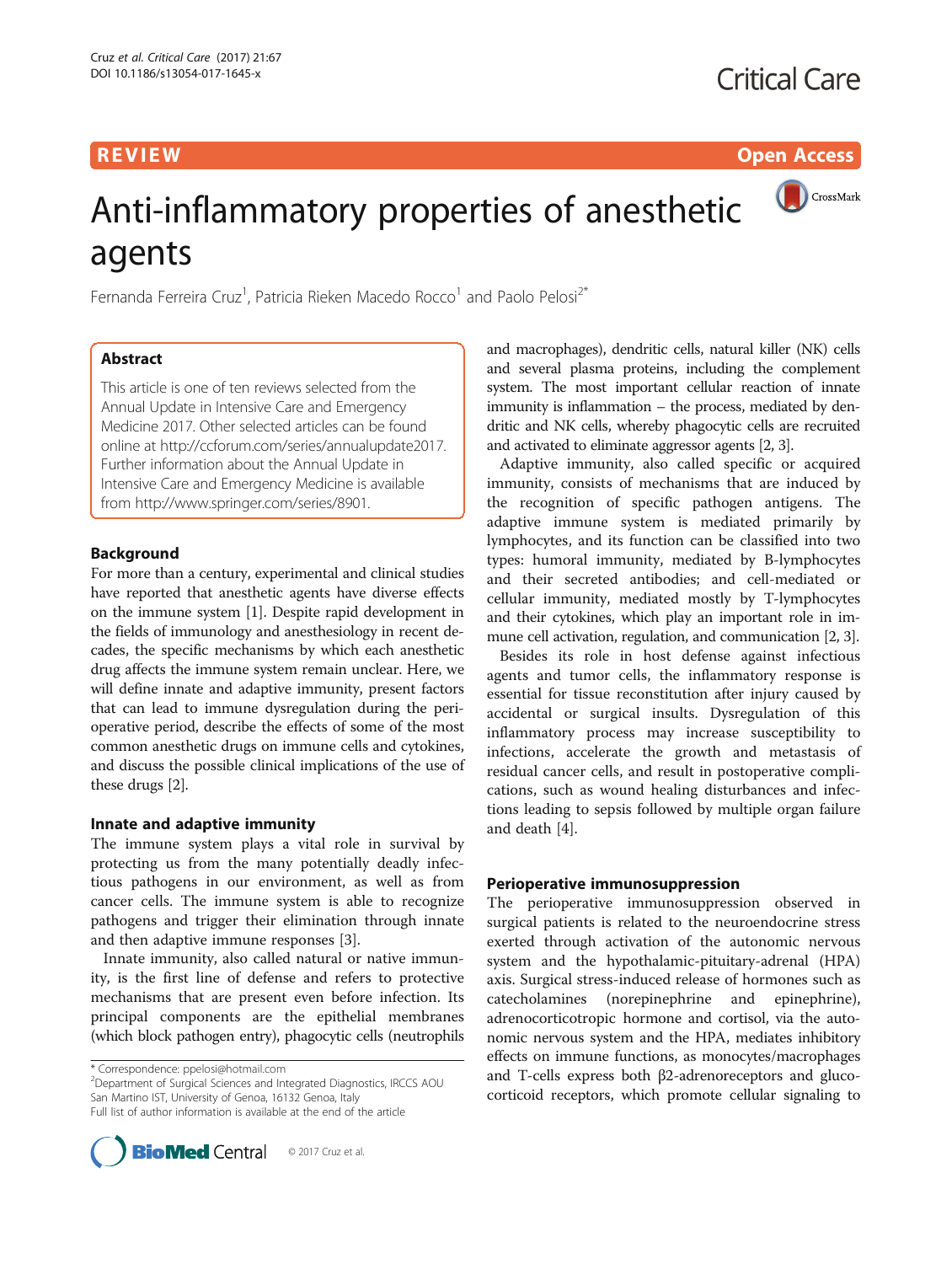inhibit the production of proinflammatory cytokines [[5](#page-6-0)]. Moreover, cytokines such as interleukin (IL)‐1, IL‐6, and tumor necrosis factor (TNF)-α from monocytes/ macrophages and lymphocytes activated by surgical stress may stimulate the HPA [\[6](#page-6-0)]. Therefore, the neuroendocrine system, as well as proinflammatory and anti-inflammatory cytokines, synergistically augments its suppressive effects on the immune system in the perioperative period.

In addition to the surgical stress response, intraoperative blood pressure management, blood transfusion, hyperglycemia, hypothermia, postoperative pain, and anesthesia, all of which are managed by anesthesiologists during surgical interventions, cause perioperative immunosuppression (Fig. 1; [[4\]](#page-6-0)). Anesthetic agents and anesthesia management are suspected of impairing several aspects of the inflammatory response process, either indirectly by modulating the stress response or directly by disturbing the functions of immune cells [\[1](#page-6-0), [2](#page-6-0), [4](#page-6-0), [7](#page-6-0)].

Indeed, anesthetic drugs induce analgesia by affecting the transmission of nerve impulses and modulate surgical stress by acting on the HPA axis, thus affecting its immunomodulatory effects ([[1](#page-6-0), [2](#page-6-0), [4](#page-6-0)]; Fig. 1). Recently, numerous studies have shown that, alongside the immunosuppression caused by surgical stress, anesthetics and analgesic agents commonly used in surgery and in intensive care may directly affect the functions of immunocompetent cells [\[4](#page-6-0), [8, 9](#page-6-0)].

Diverse in vitro experiments with human immune cells ex vivo [[2](#page-6-0)], in vivo tests [[10\]](#page-6-0) and animal models have demonstrated a wide range of effects of anesthetic drugs on the immune system, including changes in immune cell counts and their functionality and effects on the secretion patterns of diverse immune mediators, affecting the inflammatory response in the postoperative period [\[1](#page-6-0)–[3\]](#page-6-0).

# Effects of general anesthesia on inflammation

The immune-modulating effects of anesthetics in vitro were first demonstrated more than 100 years ago [[7](#page-6-0)]. The increasing knowledge of recent years is strongly related to developments in basic science and improvements in laboratory technique, e. g., cell separation and cell culture methods. It has been demonstrated that, at concentrations used clinically, different anesthetics depress the functions of the inflammatory response differentially.

# Ketamine

Ketamine, an N-methyl-d-aspartate (NMDA)-receptor antagonist, acts at different levels of inflammation, interacting with inflammatory cell recruitment, cytokine production, and regulation of inflammatory mediators [[11\]](#page-6-0). The immune-inhibitory effects of ketamine were recently found to be partly due to inhibition of transcription factor activator protein-1 and nuclear factorkappa B (NF-κB), which regulate the production of several proinflammatory mediators [[12\]](#page-6-0). The notion that ketamine interferes with immunity comes from the early observations of improved outcomes in critically ill patients and in experimental septic shock [\[13\]](#page-6-0). In vivo, a subanesthetic dose of ketamine produced a dose-dependent decrease in mortality with a significant reduction in production of TNF-α and IL-6 in septic rats [\[11, 14](#page-6-0)]. Intravenous administration of ketamine abolished albumin extravasation in a rat model of chemical peritonitis [[14](#page-6-0)]. In other studies, anesthetic doses of ketamine attenuated lipopolysaccharide (LPS)-induced liver injury, with a reduction in cyclooxygenase (COX)-2, inducible nitric oxide synthase (iNOS), and NF-κB-binding activity [[11, 14\]](#page-6-0). These data clearly indicate that ketamine may exert anti-inflammatory actions in vivo. These antiinflammatory effects have also been found in clinical settings. Low-dose ketamine (0.25–0.5 mg/kg) significantly

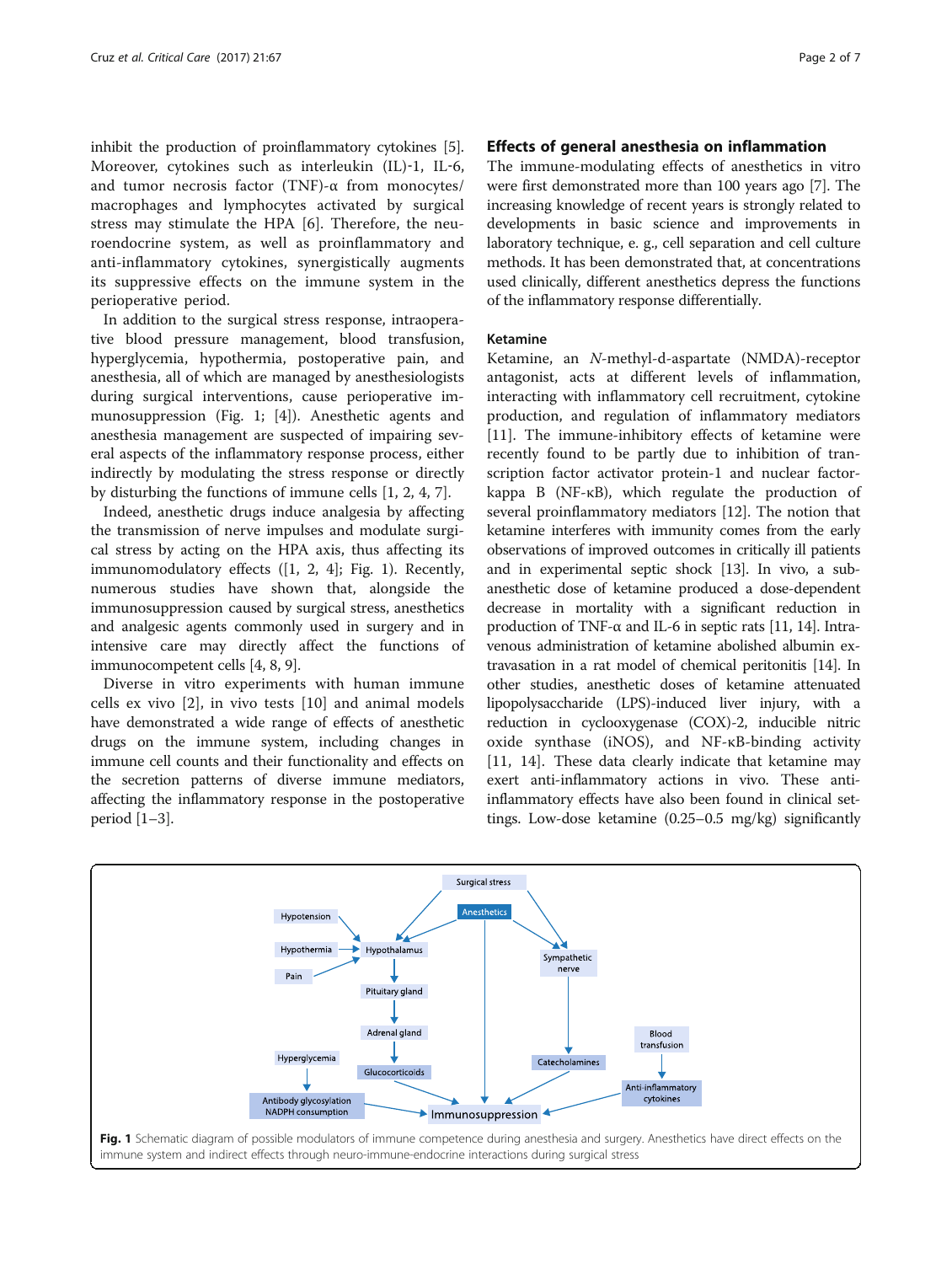suppressed intraoperative and postoperative increases in serum IL-6 and C-reactive protein (CRP) in patients undergoing coronary artery bypass graft (CABG) surgery with cardiopulmonary bypass (CPB) [[11, 14\]](#page-6-0) and significantly decreased superoxide production. However, low-dose ketamine was not shown to have any antiinflammatory effects in low-risk patients undergoing offpump CABG. The link remains controversial [\[14\]](#page-6-0).

# Midazolam

Midazolam, a widely used benzodiazepine derivative, acts on GABA receptors by increasing neuronal permeability to chloride ions, leading to cell hyperpolarization. It is known to inhibit certain aspects of immune function [[15\]](#page-6-0). Midazolam binds to peripheral receptors on macrophages and modulates their metabolic oxidative responsiveness in vitro. It has been suggested that clonazepam also binds to receptors on macrophages and inhibits their capacity to produce IL-1, IL-6, and TNF- $\alpha$ in a T-cell independent manner [\[16](#page-6-0)]; however, it was ineffective. These results demonstrate an in vivo immunosuppressive property of peripheral and mixed benzodiazepine receptor agonists (midazolam and diazepam) but not central-type receptor agonists (clonazepam), affecting characteristic phagocyte functions involved in host-defense mechanisms as well as in the inflammatory response [\[15\]](#page-6-0). Midazolam is also able to inhibit human neutrophil function and the activation of mast cells induced by TNF- $\alpha$  in vitro, and suppresses expression of IL-6 mRNA in human blood mononuclear cells [[17](#page-6-0)]. When administered to LPS-stimulated macrophages, midazolam suppressed the respiratory burst of reactive oxygen species (ROS), inhibited NF-κB activation via suppression of IκB-α degradation, and inhibited p38 activation, which has been reported to play a critical role in LPS-mediated COX-2 and iNOS expression, pathways involved in the proinflammatory macrophage phenotype [[18](#page-6-0)]. Nonetheless, midazolam infusion did not affect cytokine production in septic patients [[15](#page-6-0)].

# Propofol

Propofol, another GABA receptor agonist, has been shown to impair several monocyte and neutrophil functions of the innate immune system, including respiratory burst [[19\]](#page-6-0), chemotaxis [[20\]](#page-6-0), phagocytosis [[21\]](#page-6-0) and polarization [[4\]](#page-6-0). While some authors have showed that the inhibitory properties on human neutrophils and complement activation of propofol are related to its lipid carrier vehicle [[4](#page-6-0), [22\]](#page-6-0), others have suggested that propofol at least partly inhibits human neutrophil chemotaxis by suppressing the p44/42 mitogen-activated protein kinase (MAPK) pathway [[4, 20](#page-6-0)]. In clinically relevant concentrations, propofol inhibits the production of a chemotactic agent in human neutrophils [\[4](#page-6-0), [20\]](#page-6-0). The

proliferative-suppressing effects of propofol were only observed in polymorphonuclear leukocytes (PMNs) obtained from critically ill patients who were primarily immunosuppressed [\[23](#page-6-0)]. Lymphocyte proliferation [\[4](#page-6-0)] and cytokine release in response to endotoxin were not found to be impaired in whole blood culture medium obtained from healthy volunteers [[4, 24\]](#page-6-0). In an animal model of endotoxin-induced lung injury, propofol had anti-inflammatory effects. The underlying molecular mechanisms are still unclear; however, propofol is not known to inhibit activation of NF-κB [[4\]](#page-6-0). Recent data suggest that propofol produces only cell-mediated immunomodulatory effects on innate immunity, and that these effects might be generated by its lipid solvent [[4\]](#page-6-0).

# Opioids

The link between opioid use and alterations in host immune function is often mentioned in the literature, and has been formally documented since the early 19<sup>th</sup> century. The increased incidence of various local and systemic infections in intravenous drug abusers led to the conclusion that the causative link between drug use and infections could not be simply explained by the injection process, but that opiates themselves were acting to modulate immune function [[25\]](#page-6-0). Different opioids affect immune function differently depending on drug factors, host factors, and the duration of exposure [\[26](#page-6-0)]. Morphine, fentanyl, remifentanil, methadone and codeine present strong immunomodulatory effects, while tramadol, hydrocodone, oxycodone, and buprenorphine present much weaker or no immune-modulating capacity [\[25\]](#page-6-0). This feature of opioids is often linked to central neuro-endocrine/neuro-paracrine and peripheral mechanisms and to peripheral actions mediated by mu-opioid receptors on immune cells [[25\]](#page-6-0).

The importance of centrally mediated mechanisms is supported further by the observation that opioids that cross the blood brain barrier (BBB) exert more immunomodulatory effects than opioids that do not cross the BBB [\[27](#page-6-0)]. Although opioid effects are largely attributed to decreased central sympathetic nervous system outflow, opioids can also cause direct sympathetic nervous activation, which may suppress the proliferation and function of some immune cell populations and primary and secondary lymphoid tissues [[28\]](#page-6-0). The interaction of opioids with the HPA axis and its components (ACTH and cortisol production) is complex, species- and timedependent, with different effects after acute and chronic administration. In humans, data are scarce; however, current evidence suggests that acute administration of opioids results in either a reduction or no change in ACTH or glucocorticoids. There is evidence that opioids attenuate the circadian rhythm of ACTH and cortisol, leading to consistent increments in circulating levels of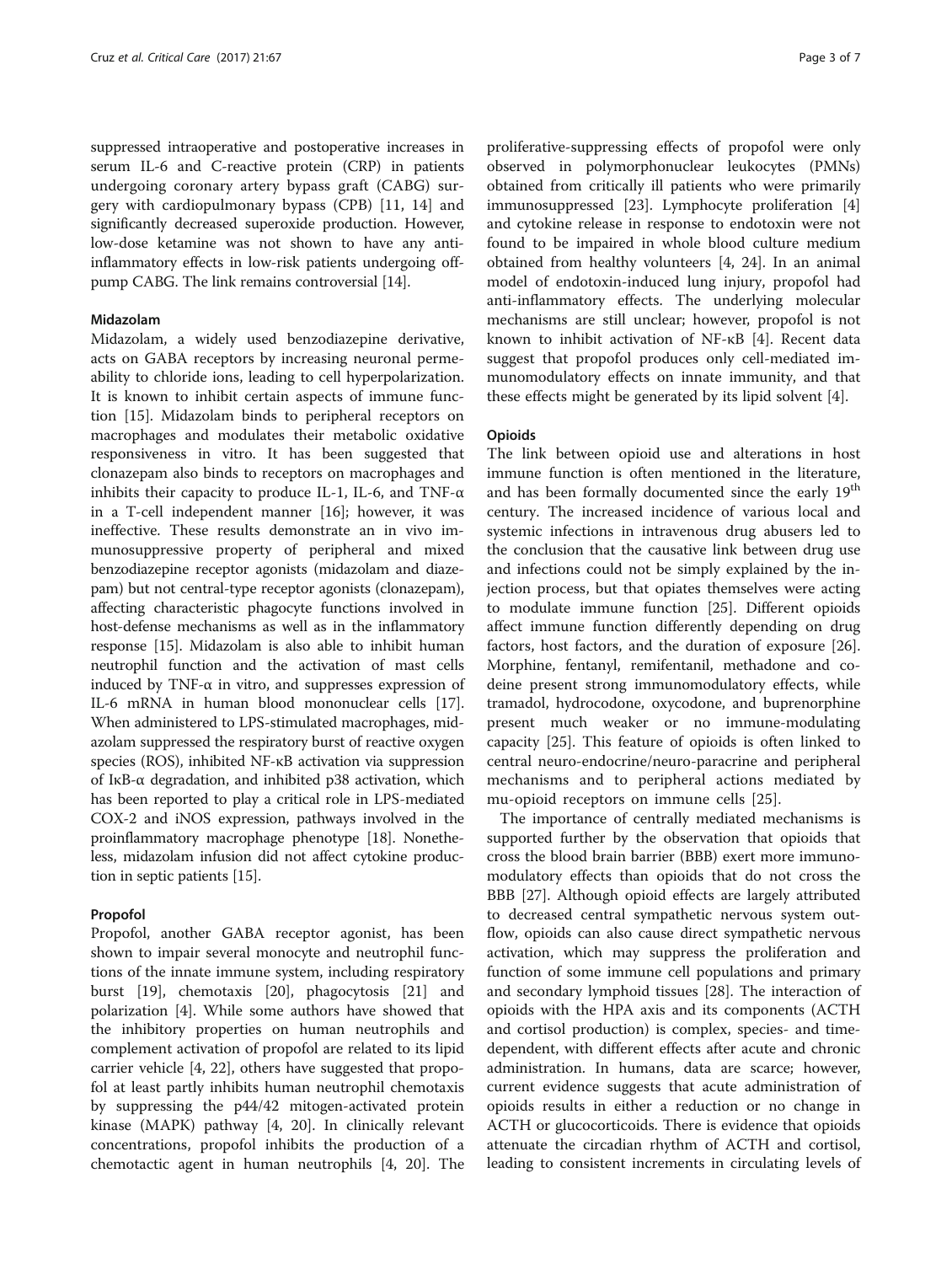these hormones, which might be sufficient to produce immune suppression [\[25\]](#page-6-0).

Several studies have suggested that mu-opioid receptors are expressed on peripheral blood mononuclear cells [[4, 29, 30](#page-6-0)]; however, in contrast to previous reports and despite using several validated methodologies, a recent investigation was unable to detect any opioid receptors or transcripts in mononuclear cells collected from venous blood [\[25\]](#page-6-0).

There are well-documented, dose-dependent, immunosuppressive effects of morphine, which is known to impair monocyte and neutrophil function, NK cell-mediated cytotoxicity, lymphocyte and macrophage proliferation and cytokine release. Morphine promotes apoptosis by direct activation of the enzymes involved in cell apoptosis, inhibits leukocyte function by increasing intracellular concentrations of NO and cyclic AMP, and by inhibiting nuclear NF-κB via NO-dependent mechanisms [[4](#page-6-0)]. Recent studies of the effects of synthetic opioids used in general anesthesia showed no more than transient immunomodulatory changes [[1](#page-6-0), [2](#page-6-0), [4](#page-6-0)].

Fentanyl is known to enhance NK-cell cytotoxicity and increase NK and cytotoxic (CD8+) cell counts; however, the production of superoxide by PMNs and the number of circulating B- and T-lymphocytes remained unchanged in healthy volunteers [\[4](#page-6-0), [31](#page-6-0)]. These effects of fentanyl on NK cells seem to be more centrally mediated, as fentanyl does not affect NK-cell activity directly. In two studies, sufentanil and alfentanil were observed to produce inhibitory effects on leukocyte migration, NK-cell activity, and mitogen-induced lymphocyte proliferation [\[1](#page-6-0), [2](#page-6-0), [4](#page-6-0), [32](#page-6-0)].

# **Thiopental**

When administered over prolonged periods, short- and intermediate-acting barbiturates, which act as GABA receptor agonists, may induce iatrogenic immunosuppression. A higher incidence of infections has been described in head-injured patients with increased intracranial pressure (ICP) who received prolonged infusions of thiopental [[4, 33](#page-6-0)]. Thiopental is one of the most investigated anesthetic agents and is widely used for the induction of general anesthesia. Its inhibitory effects on the nonspecific immune system have been well documented in several studies. In clinically used concentrations, thiopental has been shown to inhibit the bactericidal functions of leukocytes; neutrophil polarization, chemotaxis, adherence, phagocytosis, and respiratory burst; and monocyte chemotaxis [\[2](#page-6-0)]. In high concentrations, thiopental affects neutrophil and monocyte phagocytosis. In short, the described inhibitory effects of thiopental are indicative of direct cell-mediated inhibition of the immune response and a strong anti-inflammatory effect. In addition, thiopental is known to depress mitogen/ antigen-induced lymphocyte proliferation in different culture mediums, and decreases the quantity of cytokines released in response to mitogens or endotoxins [[34\]](#page-6-0). Recent studies have suggested that thiopental inhibits NF-κB activation [[4\]](#page-6-0). Clinically, the immunosuppressive effects of thiopental are probably of minor clinical relevance, since it is often used only for induction of anesthesia [[20](#page-6-0)].

# Dexmedetomidine

Dexmedetomidine, an agonist of  $\alpha_2$ -adrenergic receptors in certain regions of the brain, has been shown to reduce proinflammatory cytokine levels in experimental sepsis [[35\]](#page-6-0) as well as in critically ill [[1, 4](#page-6-0)] and postoperative patients [\[36](#page-6-0)]. A significant decrease in leukocyte counts, CRP, IL-6, IL-8 and TNF-α levels in dexmedetomidinetreated patients is indicative of its anti-inflammatory potential when used as a perioperative adjunct [[1, 2](#page-6-0), [4](#page-6-0)]. A number of mechanisms of action have been postulated for dexmedetomidine, including: modulation of cytokine production by macrophages/monocytes during the stress response, which may also be stimulated via  $\alpha$ 2adrenoceptors; inhibition of apoptosis; central sympatholytic effects, including stimulation of cholinergic anti-inflammatory pathways; and antinociceptive action involving interactions between pain and immune factors (proinflammatory cytokines) [\[1, 2](#page-6-0), [4\]](#page-6-0). So far, however, these mechanisms remain unclear [\[37\]](#page-6-0).

# Volatile anesthetics

Inhalational anesthetic agents have inhibitory effects on neutrophil function, decrease lymphocyte proliferation, and suppress cytokine release from peripheral blood mononuclear cells [[1, 2, 38\]](#page-6-0). Halogenated anesthetics are known to suppress inflammatory cytokines in rat alveolar cells [\[4](#page-6-0)]. In contrast, exposure to volatile anesthetics and mechanical ventilation has been shown to induce increased gene expression of proinflammatory cytokines [[38\]](#page-6-0). Volatile anesthetics affect the expression of iNOS by reversible inhibition of voltage-dependent calcium channels and decreased intracellular calcium concentrations. Thus, the in vitro effects of volatile anesthetics predominantly consist of inhibition of immune products, but these are generally transient, as well as dose- and time-dependent [[1](#page-6-0), [4](#page-6-0), [38](#page-6-0)].

# Sevoflurane

Anesthetic preconditioning to sevoflurane has been shown to promote protection from endotoxemia, ischemia–reperfusion injury, myocardial ischemia– reperfusion injury, among other disease models. Sevoflurane attenuated the activation of NF-κB and subsequent expression of NF-κB-dependent inflammatory mediators via Toll-like receptors (TLRs) [[38](#page-6-0)]. Additionally, sevoflurane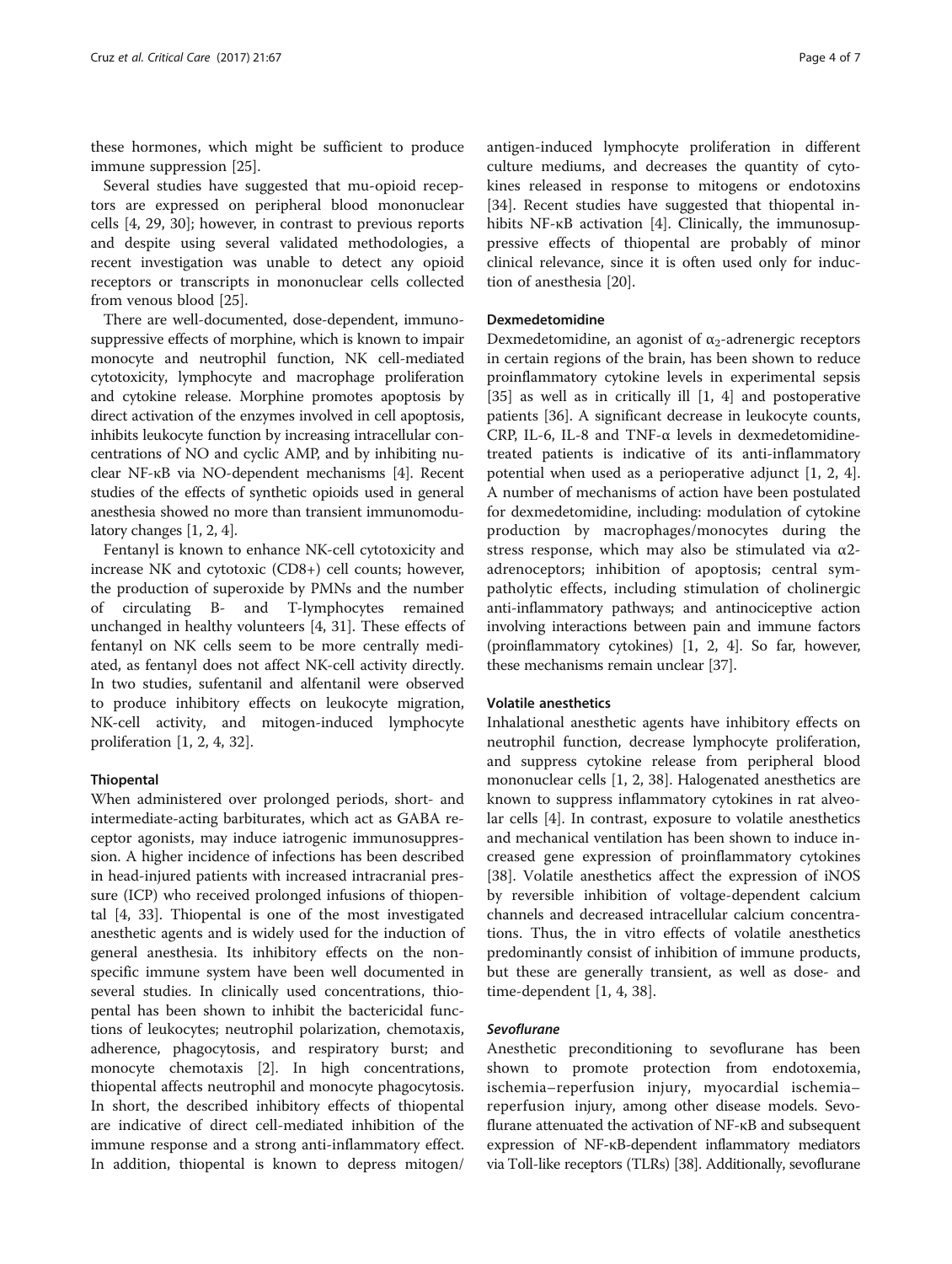protects against vascular endothelium dysfunction induced by oxidative stress and inflammation through activation of the eNOS/NO pathway and inhibition of NF-κB. Endothelial dysfunction induced by oxidative stress and inflammation plays a critical role in the pathogenesis of cardiovascular diseases [\[37\]](#page-6-0). In particular, sevoflurane has been shown to induce a more pronounced suppression of cytokine release than isoflurane or enflurane.

# Isoflurane

Isoflurane exposure leads to reduction in leukocyte counts and levels of systemic proinflammatory cytokines (TNF- $\alpha$ , IL-6 and IL-1 $\beta$ ), as well as less macrophage activation and polarization toward the M2 phenotype. These effects were found to be protein kinase Cdependent and also due to systemic inhibition of NF-κB [[38\]](#page-6-0). These findings suggest that pre-exposure to volatile anesthetics induces a systemic anti-inflammatory effect. On the other hand, exposure to isoflurane has been shown to lead to cognitive impairment and a small increase in IL-1β and activated caspase-3 levels in the hippocampi of both young adult and elderly rats. These results suggest that isoflurane induces neuroinflammation, which then leads to cognitive impairment.

Little is known regarding the mechanisms of volatile anesthetic-induced neuroinflammation, but isoflurane has been shown to open the BBB, increasing the permeation of intravascular substances into brain tissue. A recent study showed that exposure of H4 human neuroglioma cells to 2% isoflurane for 6 h activated NF-κB, increasing inflammatory cytokine production. Therefore, local activation of NF-κB is presumably a mechanism for isofluraneinduced neuroinflammation [\[39\]](#page-6-0).

# Effects of regional and local anesthesia on inflammation

With regard to their anti-inflammatory properties, local anesthetics have been shown to affect PMNs directly, as well as macrophage and monocyte function. Ropivacaine and lidocaine (100–300 mM) decreased TNF-α-induced upregulation of CD11b/CD18 surface expression on PMNs in vitro [\[40\]](#page-6-0). Thus, local anesthetics decrease PMN adherence, migration, and accumulation at the site of inflammation.

Since local anesthetics impair PMN presence and function, concerns have arisen that local anesthesia might increase susceptibility to infection, as local anesthetic-mediated depression of the PMN oxidative metabolic response may decrease the host's ability to control bacterial proliferation [[41\]](#page-6-0). Antibacterial effects of local anesthetics have been reported in vitro and in vivo, but only at millimolar concentrations. Lidocaine (37 mM), for example, inhibits the growth of Escherichia coli and Streptococcus pneumoniae, but has no effect on Staphylococcus aureus or Pseudomonas aeruginosa. In contrast, other authors found that lidocaine reduced growth of all of the above-mentioned bacteria. Using a guinea pig wound model, lidocaine (74 mM) induced reduction of bacterial growth to approximately 30% in S. aureus-contaminated wounds. In summary, the antiinflammatory properties of local anesthetics at systemic concentrations might, theoretically, increase the risk of infection, since antibacterial and antiviral effects are only attained with the use of high concentrations [[1](#page-6-0)–[3](#page-6-0), [40, 41](#page-6-0)]. Nevertheless, this seems to be of minor importance in most studies, except for settings of severe bacterial contamination. Local anesthetics are known for their inhibition of excessive inflammatory responses without significant impairment of host immunity.

# Clinical implications of the anti-inflammatory properties of anesthetics

Investigations of the immune effects of anesthetics have been derived mostly from in vitro studies, because human clinical studies are more complex, involving such variables as type and duration of surgery and patient complications. Although it is difficult to distinguish the relative contributions of surgical stress, anesthetics and analgesic agents to the patient's immune system, anesthesiologists must not ignore the immunosuppressive effects of anesthetic drugs on perioperative immunity [[1](#page-6-0)].

# In the perioperative period

Surgical trauma induces an endocrine, metabolic, hemodynamic and immune response that persists for at least a few days. It is generally accepted that the effect of anesthetics on the immune system is modest compared to the effects induced by major surgery or trauma; thus, anesthetics may not have any clinically significant effects on immune function in healthy patients anesthetized for short procedures, in whom the inflammatory response is usually balanced, well controlled and of limited duration [[42\]](#page-6-0). An immunosuppressive effect of approximately 20% might not have great consequences for an immunocompetent patient. However, if the patient has a genetic predisposition to immune impairment or is already compromised, e. g., by aging, tumor burden, diabetes mellitus or malnutrition, the immunosuppressive effects of anesthetics might play a salient role in postoperative infectious complications, morbidity and mortality [\[43](#page-6-0)]. In addition, an increasing number of immunosuppressed elderly patients require anesthesia and intensive care treatment. Thus, the possible immunomodulatory effects of anesthetics must be widely comprehended and agents chosen wisely. Particularly in patients with cancer, immunosuppression after surgery accelerates the growth of residual malignant cells and promotes the establishment of new metastases [\[1](#page-6-0), [42, 44](#page-6-0)]. On the other hand,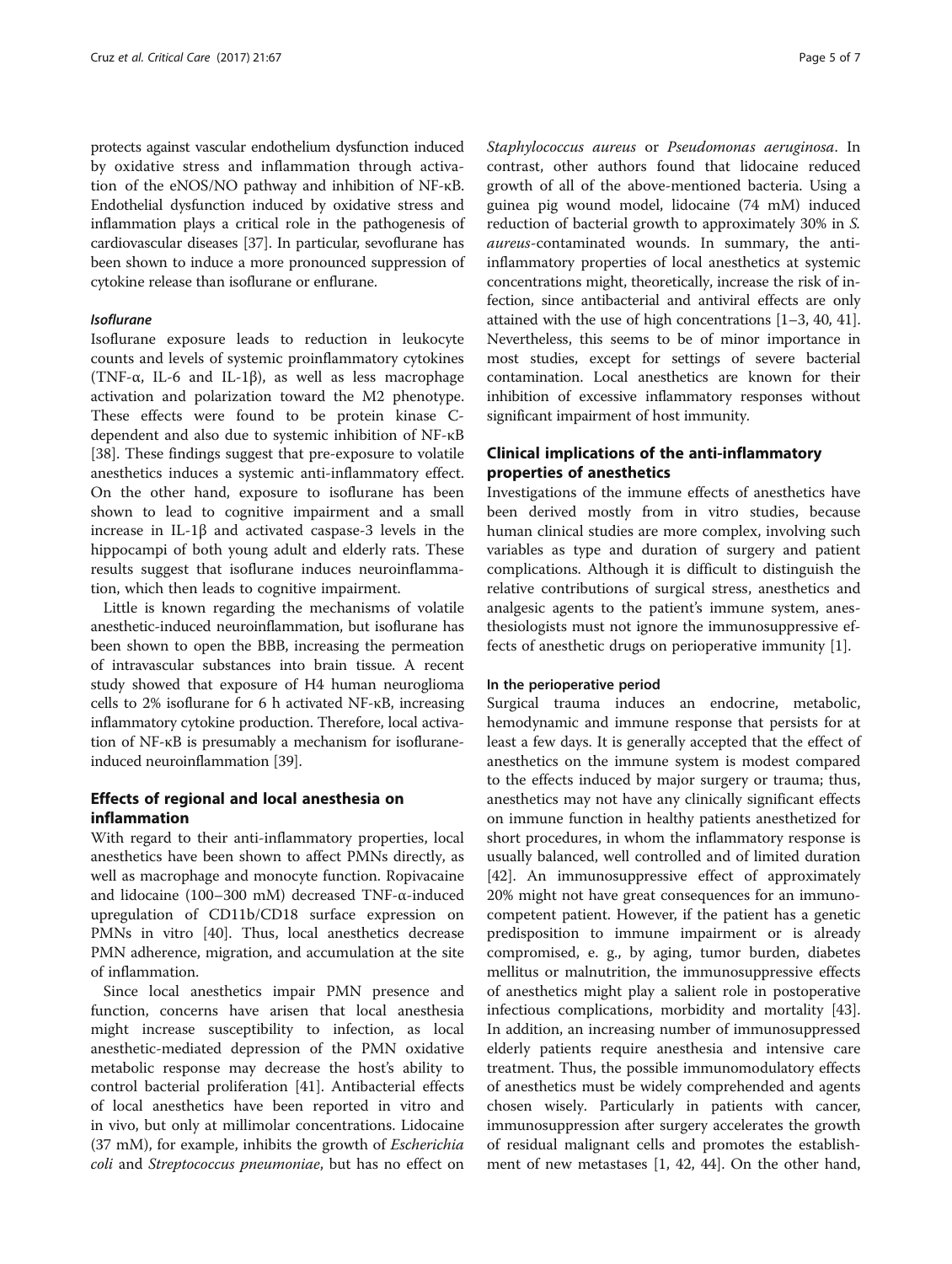the immunosuppressive effects of anesthetics that lead to anti-inflammatory responses may be therapeutically beneficial in distinct situations such as ischemia–reperfusion injury, the systemic inflammatory response syndrome, or acute respiratory distress syndrome (ARDS) [[45\]](#page-6-0). Therefore, the effects of anesthetics on immunity may be not only adverse but also beneficial on the prognosis of specific patients. The immune effects of surgery and anesthetics affect the long-term outcomes of patients after surgery. Therefore, awareness of these immunological properties is helpful for daily anesthetic management.

In brief, the effect of anesthetics on the immune system has been less investigated in vivo than in vitro; current findings are contradictory and indicative of only minor clinical importance. At present, no one mode of anesthesia can be recommended in favor of another in terms of effect on the inflammatory response [[1, 2, 4\]](#page-6-0).

In addition to effects on non-specific cell-mediated immunity, some local anesthesia techniques can inhibit parts of the neuroendocrine response to surgery. Subarachnoid and epidural blockade blunts the increase in plasma levels of epinephrine, norepinephrine and cortisol induced by surgery. The reduction in the neuroendocrine stress response is most pronounced in connection with surgical procedures on the lower abdomen and lower extremities. In these cases, epidural anesthesia can provide complete blockade of all afferent neurogenic stimuli from the surgical field [[40, 41](#page-6-0)], reducing the stress-related response, and can even reduce perioperative mortality and postoperative morbidity after some surgical procedures [\[1](#page-6-0)–[4](#page-6-0), [40, 41\]](#page-6-0).

#### In the intensive care unit

While a slight immunosuppressive effect of anesthesia during surgery is probably of minor importance because of the limited duration of exposure, critical care settings pose a different set of challenges. In the ICU, patients are often exposed to anesthetic agents for several days, and the side effects of immunosuppression have been shown to be clinically important in this population. In this context, as early as 1956, bone-marrow depression was described after prolonged ventilation with nitrous oxide [[46\]](#page-6-0).

Later, in 1983, increases in ICU mortality were reported after the introduction of etomidate for sedation [[47\]](#page-6-0). Patients sedated with etomidate had a mortality of 77%, versus only 28% in patients not given this agent. It was later discovered that etomidate inhibits the synthesis of cortisol precursors and thus reduces levels of plasma cortisol. A high rate of infections has also been described in ICU patients receiving long-term thiopental infusions.

Propofol or benzodiazepines are most often used for long-term sedation in the ICU. Animal studies have shown reduced defense against infection following longterm infusion of propofol as well as benzodiazepines. A single study has shown increased plasma levels of proinflammatory cytokines (IL-1, IL-6, TNF- $\alpha$ ) following long-term propofol infusion, while a reduction in proinflammatory cytokines was observed following benzodiazepine infusion. To avoid a potential detrimental effect of long-term sedation in critically ill patients, the duration and the doses of sedative agents should be kept as low as possible, not least because these patients are immunocompromised. Daily wake-up trials are recommended to reduce the risk of oversedation [\[1](#page-6-0)–[4](#page-6-0)].

# Conclusion

Anesthetics have long been suspected of impairing various aspects of immune system function, either indirectly by modulating the stress response or directly by affecting the functioning of immunocompetent cells. Although these effects are transient and may be of minor importance in subjects with normal immune systems, in patients with pre-existing immune dysfunction or multiple organ failure and in other high-risk groups, the influence of anesthetics and of the choice of anesthetic management technique on the perioperative inflammatory response may have clinical implications.

The effects of anesthetics on immunomodulation of inflammation are complex; immunosuppression can have positive as well as negative impact. Therefore, the choice and use of anesthetic agents are highly dependent on the immune status of each patient. Possible hazards associated with perioperative immunosuppression include increased risk of tumor metastasis and infection, whereas the anti-inflammatory effects of anesthetics may instead provide benefit in conditions associated with systemic and local inflammation [\[4](#page-6-0)].

#### Acknowledgements

Not applicable.

#### Funding

Publication costs were funded by the Department of Surgical Sciences and Integrated Diagnostics (DISC), University of Genova, Genova, Italy. This study was supported by Conselho Nacional de Desenvolvimento Científico e Tecnológico/Ministério da Saúde/DECIT (469716/2014-2, 465064/2014-0, and 400462/2014-1 to PRMR) and Fundação Carlos Chagas Filho de Amparo à Pesquisa do Estado do Rio de Janeiro (E-26/103.118/2 to PRMR).

#### Availability of data and materials

Not applicable.

#### Authors' contributions

CRUZ, PRMR, PP contributed to the literature review and the drafting of the manuscript. All authors read and approved the final manuscript.

#### Competing interests

The authors declare that they have no competing interests.